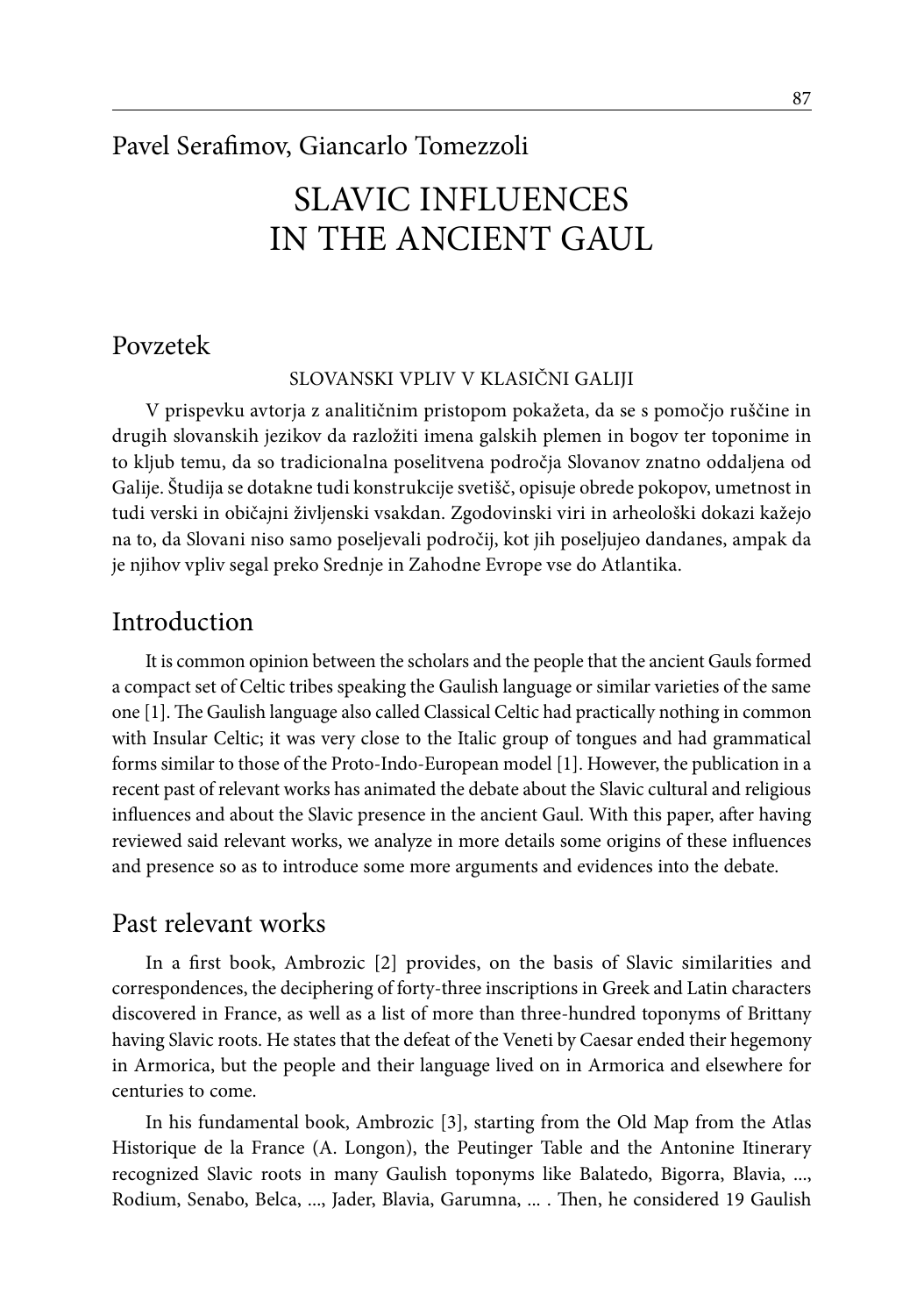tribes, arriving to explain the meaning of their names, the toponyms of their settlement areas and their inscriptions by means of similarities with the Slavic languages. He considered first the Germanic tribe of the Nemetes (Generally Slavic – G. Sl. - NEM "dumb, mute", i.e. speaking a mumbling, incomprehensible language), and then the Gaulish tribes of: the Saluvii (SLAVUJ, cf. the inscriptions in Greek characters and the toponyms, pp. 15-31), the Velavii (VELAVJI "the valued ones, the worthy ones", main occupations: farming, haulage and trade, cf. the toponyms, pp. 31-38), the Segusiavi (SEKATI "to cut", SEJATI "to sow", main preoccupation: agriculture, cf. the toponyms, pp. 38-50), the Mandubii (MAN "less", DUB "the oak three", possible boat-builders, cf. the inscriptions in Greek and Latin characters and the toponyms, pp. 50-57), the Volcae Arecomici (VOLCJE, peaceful preoccupations: agriculture, animal husbandry, cf. the inscriptions in Greek characters and the toponyms, pp. 57-78), the Volcae Tectosages (VUK "wolf ", cf. the toponyms, pp. 79-94), the Ruteni (cf. the inscriptions in Latin characters and the toponyms, pp. 94-110), the Cadurci (cf. the toponyms, pp. 110-126), the Cabales (KOVALI "smiths", occupations: smiths, boat builders, miners, beekeepers, dairymen, cf. inscription in Latin characters, toponyms, pp. 126-134), the Petrogorii (VETROGORJI hills "exposed to the blast prevailing westerly off the Atlantic", cf. toponyms, pp. 134-152), the Vasates (VES, VAS "village", cf. the toponyms, pp. 152-157), the Bituriges Cubi (G. Sl. - BI, VI "at, with, in", G. Sl. TURG, TERG, TRG "market", G. Sl. - KUPITI "to buy", cf. the toponyms, pp. 158-172), the Bituriges Vivisci (VISETI "to hang, to be suspended", cf. the toponyms, pp. 172-179), the Meduli (main activities: beekeeping, production of honey, fermentation of mead, cf. the toponyms, pp. 179-182), the Loire Boii (cf. the toponyms, pp. 182-189), the Bay of Biscay Boii (cf. the toponyms, pp. 190-194), the Santones (cf. the toponyms, pp. 194-202), the Veneti, the Volcae Tectosages in Anatolia (cf. the toponyms, pp. 204-206), the Bellovaci (G. Sl. - BEL "white" and VEL, VAS, "White Villages", cf. the toponyms, pp. 206-214).

The conclusions of the book are:

- in the entire gamut of names considered no one appears to be of Celtic origin,
- there seems to be no Celtic influence whatsoever within the structure of the Slavic forms,
- the Roman contacts with Slavs in the South of Gaul preceded those with the Germanic tribes,
- the initial Roman interaction with the Slavs in the South of Gaul became overshadowed by the struggles that ensued,
- Caesar considered as Gaulish (i.e. Celtic) all the Gaul tribes, regardless of their ethnicity, so that the tribes in the South of Gaul, though containing a tangible Slavic substratum, became tarnished with a Celtic imprint.

In a further paper, Ambrozic [4] analyzed thirteen Gaulish inscriptions, some Gaulish tribe names and word compounds. The fact that said inscriptions, tribe names and word compounds can be deciphered on the basis of similarities with Slavic words confirms the presence of Slavic tribes or communities in the ancient Gaul.

In a third book, Ambrozic [5], Appendix E, in addition to the thirteen inscriptions,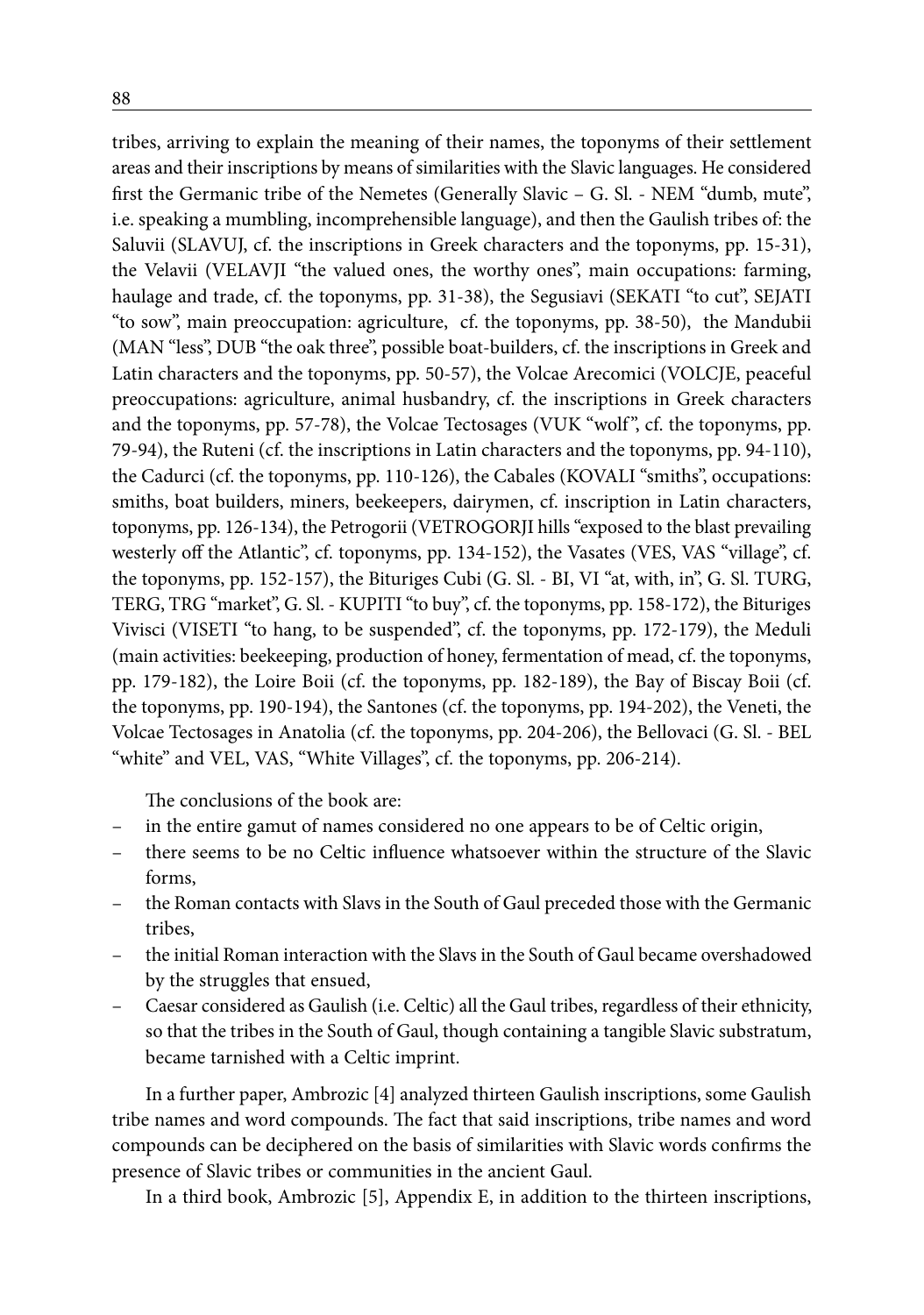tribe names and word compounds already analyzed in [4] provided the deciphering of the inscription of Plumergat near Vannes (Brittany) still on the basis of similarities with Slavic words.

Grohar [6] documented the existence in France during the kingdom of Charles the Great in the year 771 A.D. of the Slavic toponyms PETRAGORA, RUTENICA and BIGORRA, of the people of the LEMOVICI, of the town of Vannes named after the Venedi, and of the town of Brest, also named times ago Bresta, in Brittany, which has a corresponding town Brest in Belarus.

In an extended study, Serafimov [7] dealt with different subjects, and documented close Gaul / Slavic similarities in the language (cf. Table 6: 98 words; Table 7: 15 words), in the names of the deities (cf. pp. 98-100: 21 names), in the religion (holy forests), in the burial types (burial with sacrificed horses, burial in underground wooden chambers) and in the architecture (temples, murus gallicus, roads). Although avoiding a precise conclusion, the paper indicates that a part of the Gauls, called also Celts, was in fact a Western Slavic branch consisting of different tribes responsible for the spread of iron in Central and Western Europe and inhabited not only Eastern, but also Central and Western Europe and the British Islands in the deep antiquity.

Vodopivec [8] analyzed twenty-three further Gaulish, pre-Roman (pre-Latin) inscriptions. The fact, also in this case, that said inscriptions can be deciphered by using Slavic templates is a further confirmation of the presence of Slavic communities in the ancient Gaul before the Roman occupation.

Kebe [9] observed that the Roman attack against the ancient Veneti took place at the French gulf of MORBIHAN. The name of this gulf can be explained by the composition of the correspondent Slov. subst.  $MOR =$  sea, and adj. VIHAN, betatism of BIHAN = internal, i.e. MORJE UVIHANO = internal sea, sea surrounded by earths. The same name of the land of the Veneti: AREMORICA can be explained by the composition of the Slov. subst.  $ARE = land$  and  $MOR = sea$ , i.e. land of the sea or land near the sea. The above mentioned toponyms indicated that the ancient Veneti were deeply engaged on the sea and distinguished from the other Gaulish tribes.

In a further paper, Kebe [10] analyzed the map drawn in oval form by the Spanish monk Beatus in 776 A.D., of which the best preserved copy was drawn in 1050 A.D. in the monastery of St. Sever (Gascogne-Toulouse, France). Very interesting in his paper is the description of the present French town of St. Etienne (Terrenoire), which is noticed on the map of 776 A.D. as CERNA STENA. This name corresponds to the G. Sl and Slov. ČRNA STENA = black rock and refers to a local geological characteristic.

For the sake of completeness, we have to mention that PETRAGORA corresponds well to the Slov. expression PET-GORA - the five mountains, RUTENICA to the Slov. subst. RUT – cleared land and BIGORRA, in the Pyrenean region, to the G.Sl. subst. GORA – mountain, or the Bask adv. GORA = up, upward [11], p. 152, also Slov. GOR – up, upwards. The origin of the LEMOVICI will be dealt below. We have also to mention that MORBIHAN can be explained also by the composition of the correspondent Breton subst.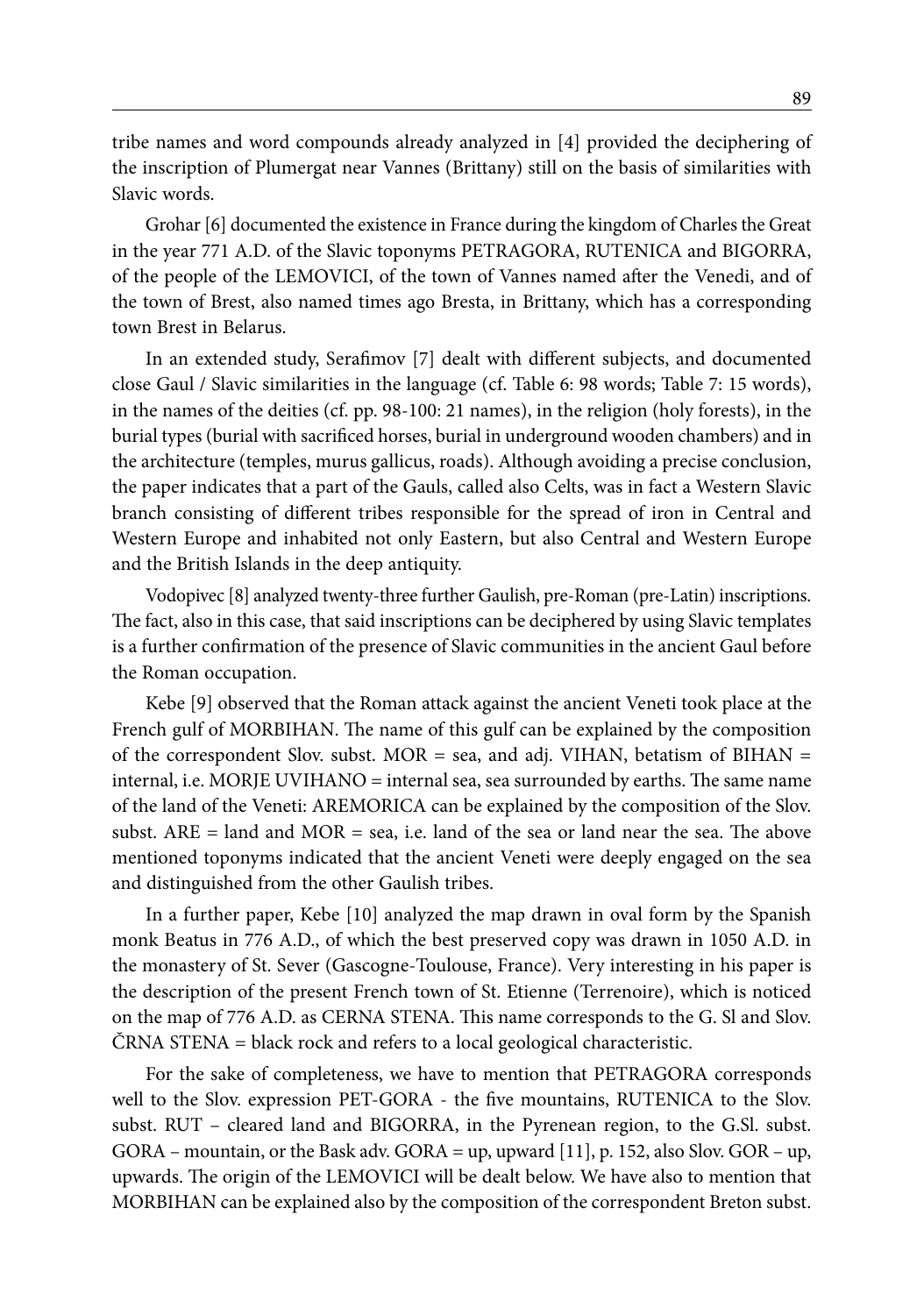$MOR = sea$ , and adj.  $BIHAN = little$ , i.e.  $MORBIHAN = little$  sea, and that  $AREMORICA$ or ARMORICA can be explained by the composition of the Breton article  $AR =$  the and MOR = sea, i.e. the sea or land on the sea.

In any case, Gaulish names and words arrived to us not in their original form but in their Latinized or Graecized or corrupted form and therefore, mainly their roots, and not their prefixes or suffixes, should be considered as original and should be analyzed.

In our opinion, the existence of tribes' inscriptions deciphered by means of Slavic similarities proves that the corresponding tribes had spoken a Proto-Slavic or Slavic language and thus they were surely Slavic. The presence of Slavic roots in the tribe names and in the toponyms indicates that the corresponding tribes were either of Slavic origin, or were influenced by Slavic tribes or peoples, or that their ruler class was of Slavic origin.

#### Gaulish-Slavic Interrelations

As it is known, the Gaulish tribes inhabited the European area comprising the actual North Italy, France, Belgium and Great Britain. According to the Paleolithic Continuity Theory (PCT) [12] p. 7, "The totally absurd fairy-tale thesis of the so called 'late arrival' of the Slavs in Europe must be replaced by the scenario of Slavic continuity from Paleolithic, and the demographic growth of the Slavs explained by the extraordinary success, continuity and stability of the Neolithic cultures of South-Eastern Europe (the only one in Europe that caused the formation of *tells*)". Therefore, according to the scenario provided by the PCT, interrelations between Gauls and Slavs in the past were largely possible.

To improve our knowledge about the interrelations between Gauls and Slavs it is necessary to search deep into the historical sources. But the main problem in this search resides in the name of the Slavic ethnos, because the Slavs had several main branches and their names also changed during the ages. The actual name Slavs is a modern invention; while in ancient and medieval times were used different names. The many time used name Sclavs has not the same meaning of the present name Slavs.

According to [12] pp. 36-37, Herodotus described the Thracians as the most numerous people after the Indians. Because the demographic explosion of the Slavs must be placed in the Neolithic, it is possible that Thracians was the name that Herodotus gave to the Slavs, owing to the fact that the Thracians were one of the most powerful and representative elites of the Slavic speaking Eastern Europe. In the first approximation, then, the Thracians would appear to be a Southern Slavic geo-variation group, out of which came the Bronze Age elite, first dominating then extinguished.

The Greek historian Simokkates, who wrote in early 7<sup>th</sup> century AD, i.e. during the period in which the ethnonym Sclavs began to emerge, witnessed events, which he described in several books. According to Simokkates (cited by Tsenov [13] pp. 14-15), Sclavs were nothing else than the Old Thracians, who occupied Bulgaria, Romania, Serbia, Ukraine and some parts of Asia Minor. Simokkates [13] pp. 14-15, about them wrote: **Sclavos sive Getas hoc enim nomine antiquitis appellati sunt -** *Sclavs or Getae, because that was their*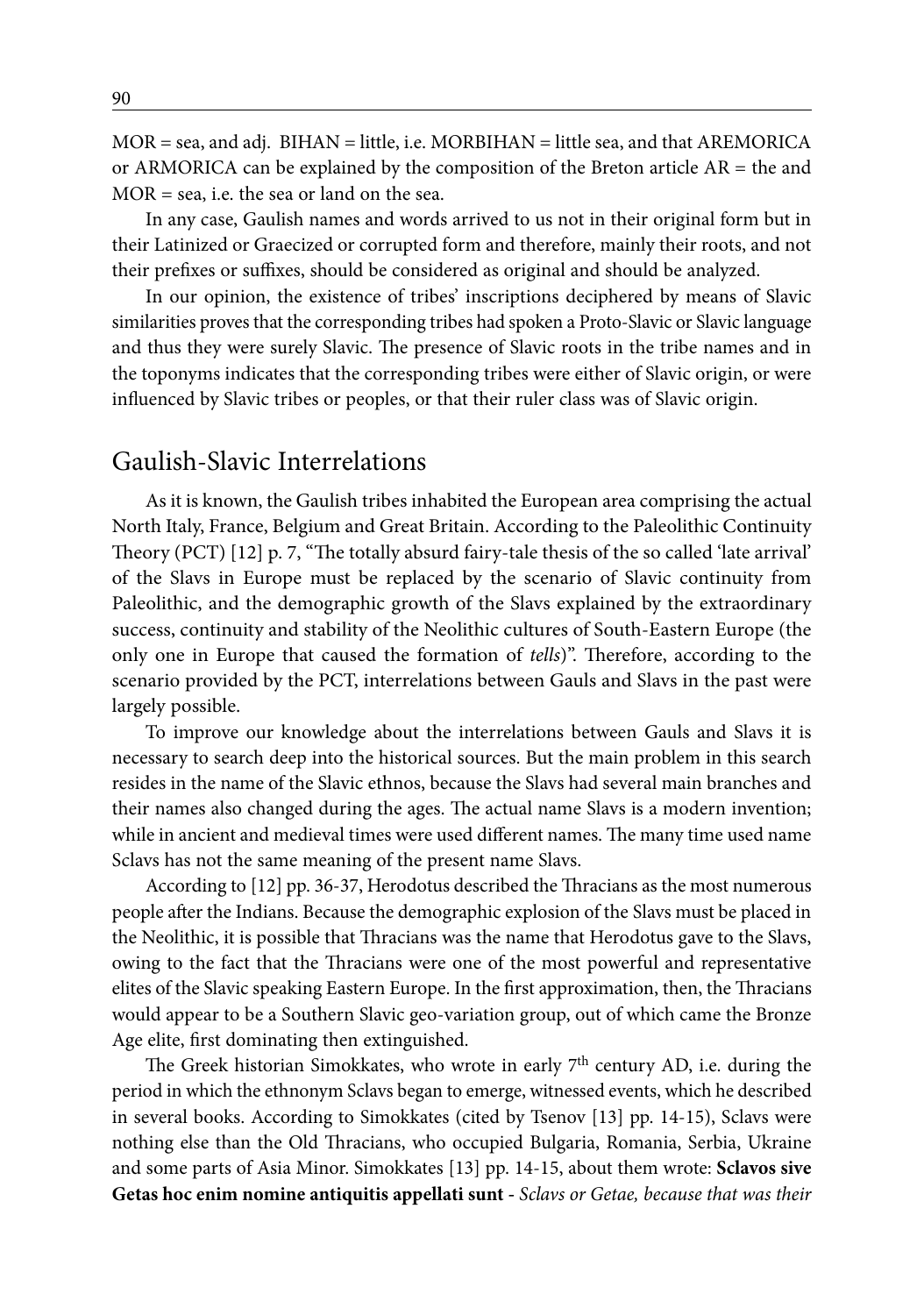*name in the antiquity* [13] pp. 14-15. Another evidence that Old Thracians were Slavs is the decipherment made by Serafimov [14], of the Thracian inscription of Sitovo and the decipherments made separately by Ambrozic [5] pp. 58-64, and Serafimov [15] of the Thracian inscription of Ezerovo, on the basis of similarities between the words in the inscriptions and corresponding words in the Slavic languages. The last and decisive evidence of the Slavic identity of the Thracians is genetic. Tsvetkov [16] does not mention the authors of the genetic researches, and actually, he tried in some way to put in doubt the results of the genetic researches, using questionable arguments. He claimed that the Thracian genes of the Bulgarians are not caused by common origin, but instead by the settlement of 80,000 Thracians in Bactria. However, there is no evidence of neither Thracians' settlement in Bactria, nor that their number left there by Alexander the Great army, was 80,000. The total amount of Thracian warriors in said army was probably not more than 5000 and many of them died before reaching Bactria, because they repulsed the attack of the Persian cavalry at the battle of Gavgamela. The total amount of Alexander's soldiers at Gavgamela was about 35,000, so it is not possible that the Thracian contingent was formed by 80,000 soldiers. In any case, Tsvetkov [16] does not put in doubt that in the veins of the Slavic Bulgarians flows Thracian blood, i.e. the same Bulgarians which were defined as belonging to the Slavic root by the anthropologist M. Popov in [17] p. 170, in the 30-ties of the 20<sup>th</sup> century.

Thracians and Scythians were closely related people. Material culture, weaponry, art style, burial rites were similar. Strabo [18] I.1.2, observed that in the deep past the Greeks used to name all the people, who lived northwards of them, Scythians, which probably means that they recognized also the Thracians to belong to the same ethnic group as the Scythians. The fact that the Scythians were Slavs too was confirmed at the beginning of the 20<sup>th</sup> century [19] but the conclusion, that Scythians were Slavs and forefathers of the of the Eastern Slavs, remained inexplicably hidden.

Strabo [18] I, 1.2, stated that the ethnonym Scythians can be translated as Nomads: **Σκυθόι και Νομάδας** (Scythians as Nomads) and in matter of fact the O. Ch. Sl. verb СКИТАТИ СЕ = *to wander, to roam* is a perfect match. Other related word is the O. Ch. Sl. subst. СКИТАЛЕЦЪ = *wanderer*. In the past the Scythian language was defined as Iranian, but nobody made any valuable comparison between the Scythian language and the Slavic languages. However, a preliminary comparison between Gaulish, Thracian, Scythian and Slavic languages (cf. Tables 1, 2 below) [19], [20] shows significant matches. Sanskrit too offers a significant amount of matches, but not as much as the Slavic languages.

It has to be clarified also that the migration in historical times documented by Herodotus and Strabo does not mean that the Scythians originated in Asia and migrated in Eastern Europe exactly at that time. In fact, since the taming of the horse and the development of the cattle breeding, Scythians were migrating, perhaps already from the Neolithic times. They had to change their settlements in order to find new pastures for their cattle and horses, so in the course of time these early Slavs could have migrated in Europe and Asia many times. Herodotus just described the migration which was known at his time.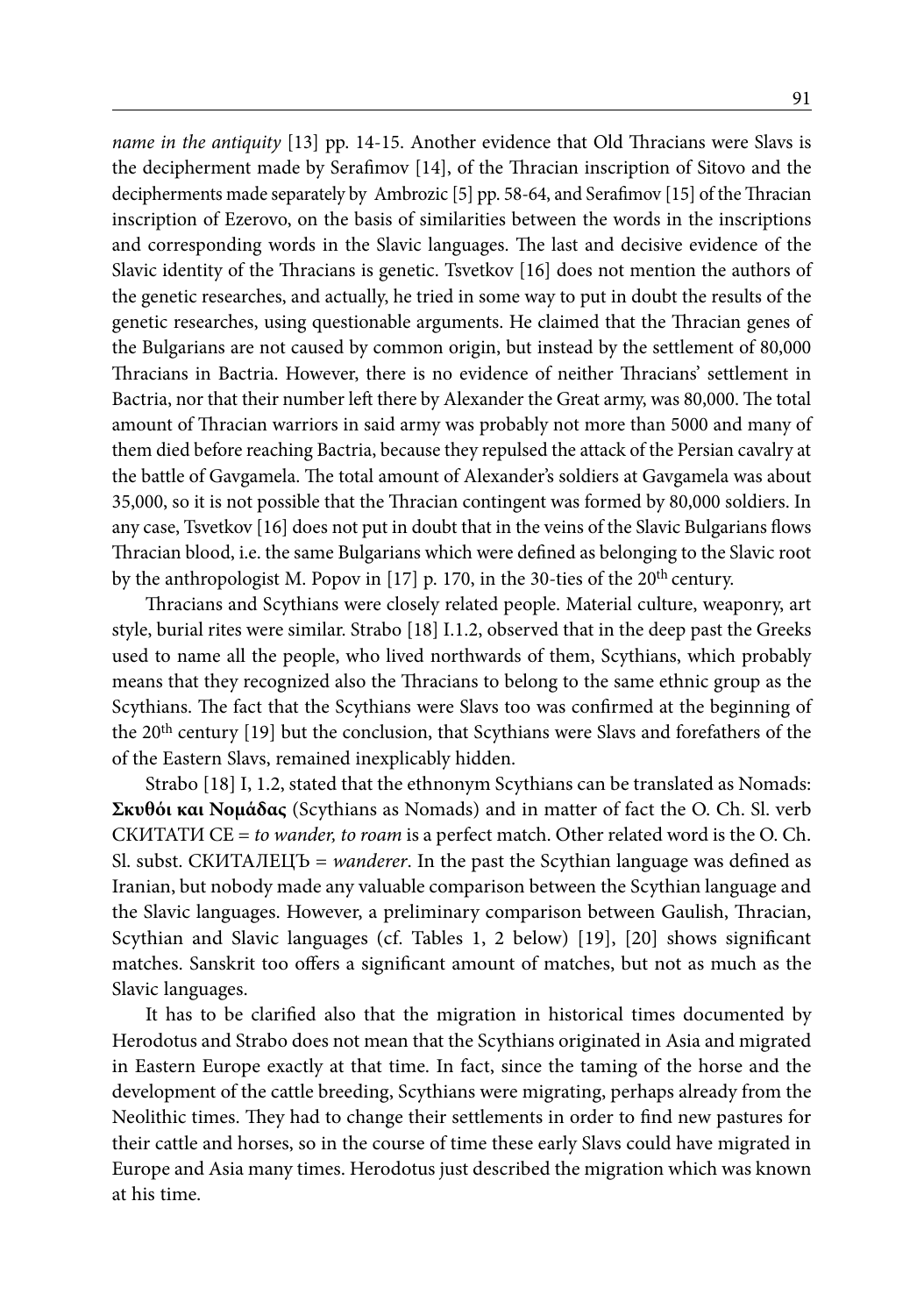The identification of some ancient Slavs with the Scythians and the Thracians could complete the interrelations between Gauls and Slavs started probably from the Neolithic. In addition, as mentioned in [7] p. 100, there is at least one documented direct relation between Thracians and Gaul's. In fact, according to Herodotus [21] IV–94, Zalmoxis was a Thracian priest of the tribe of Getae and Hyppolytus in [22] p. 90, testified that his teaching was the basis of the Gaulish druidism.

It is also possible that Slavic tribes settled in the Gaul or that Slavs formed the aristocracy of some Gaulish tribe. An indication of this is the mention by Diodorus Siculus [23] V-32, that the most powerful Gaulish tribe was named Cimmerii, and that they roamed from Asia till the North Sea and the Atlantic Ocean. Procopius [24] p. 187, wrote several times that the Bulgarian tribe Utigurs, which created the ancient Danubian Bulgaria, were called Cimmerians. According to A. Fol [25] p. 135, the Cimmerians were a branch of the Thracians and proposed the term: Thraco-Cimmerians.

However, although said past works already indicate interrelation between Slavs and Gauls, we want now to put forward some new evidences contributing to identify the kind of said interrelations.

#### Gaulish-Slavic Tribes

In addition to the information about the Gaulish tribes of the Saluvii, Velavii, Segusiavi, Mandubii, Volcae Arecomici, Volcae Tectosages, Ruteni, Cadurci, Kabales, Petrogorii, Vasates, Bituriges Cubi, Bituriges Vivisci, Meduli, Loire Boii, Bay of Biscay Boii, Santones, Veneti, Bellovaci by Ambrozic [3], we can now identify specific Slavic tribes, who migrated to Western Europe in or before the 1<sup>st</sup> millennium BC:

**Veneti** - probably a branch of the Adriatic Veneti as testified by Strabo [18] IV. 4.1, or an escaped tribe of the Lusatia culture of the Baltic Sea, assailed by the Scythians as set out by Ambrozic [2] p. iv. The Adriatic Veneti were recognized as Slavs by St. Columban – **Veneti qui et Sclavi dicuntur** [26] p. 464. Venetic toponyms are also spread in the whole Europe [26] p. 22-23 and Veneti were also present in Central Anatolia.

**Andi –** corresponding well to the possible Slavic tribe of the **Anti**.

**Ruteni** – for this tribe Ambrozic gives no information about its origin, but we think that it corresponds well to the Slavic tribe of the Ruteni, called also Russini.

**Lemovici** - corresponding to the Slavic tribe of the **Lemko**.

**Belgae** – corresponding to the Slavic tribe of Fir **Bholg** [27].

**Aedui** - corresponding well to the Thracian tribe of the **Aedii**.

Moreover, other Gaulish tribe names have Slavic etymology:

**Vocontii** - they lived in Southern Gaul near the Roman border. Their name fits perfectly with the Slavic expression VO KONCE = *at the end,* after all **Vocontii** they were living at the Southern end of Gaul.

**Ostimii -** called also Osimii, they lived at the Western end of Gaul, on the coast of the Atlantic Ocean. Their name fits perfectly the G. Sl. adj. OSTATNII = *last one* and with the O. Ch. Sl. verb ОСТАТИ = *to remain, to stay.*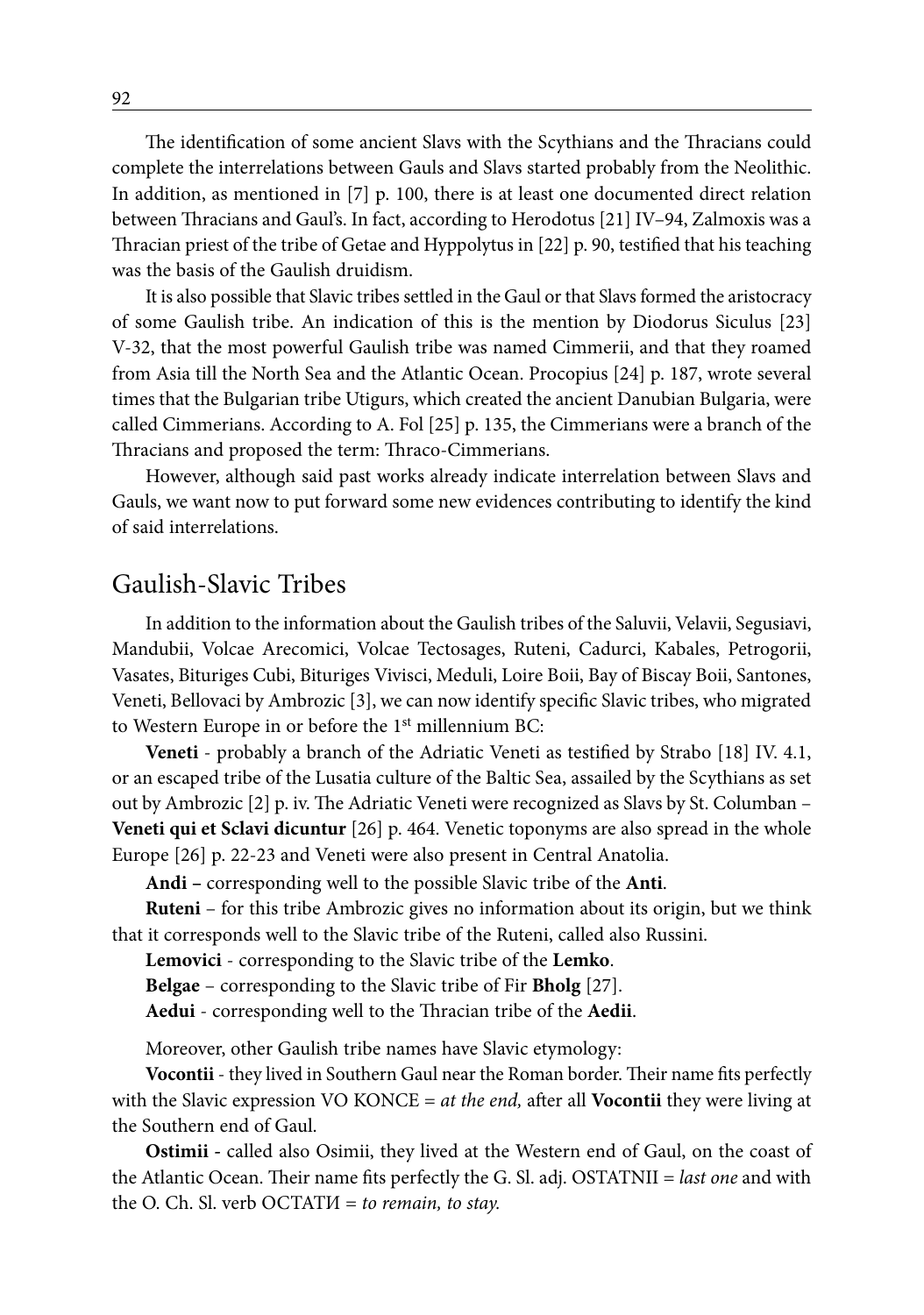**Rauraci** - they lived in Southern Gaul, Their name can be connected with the Slavic god **Rarog**, so **Rauraci** would mean – *worshipers of Rarog*.

#### Gaulish-Slavic Deities

In addition to the information about the deities by Serafimov [7], we can now add the following:

**BACO** was a Gallic god revered in the vicinity of Chalon-sur-Saone. Green [28] p. 38, suggests that he was a boar-god, but most probably he was giver-god, having name related to Indo-Aryan BHAGA = god-dispenser of goods, which name corresponds also to G. Sl. subst. BOG **=** *god*, and Slov. BACEK = *lambkin*.

**BRICTA** [28] p. 50, means *the high one* and corresponds to the G. Sl. BREG = hill, high place and Slov. BRIHTA = *bright*.

**GOVANON** [28] p. 106, was the smith-god revered by the tribes of Southern Brittany, his name corresponds to the G. Sl. verb **KOVA**TI = *to forge.*

**IALO**NUS [28] p. 124, was a earth-god, his name is connected with Old Ch. Sl. subst. ИЛЪ = *earth, mud* and Slov. ILO = *clay.*

**MEDUNA** [29] was goddess of mead and honey, which name corresponds perfectly to the G. Sl. subst. **MED** = *honey*, **MED**OVINA = *mead*, **MED**NA = *made of honey.*

**MOGON** [28] pp. 152, 153, was leader god, his name is connected with the O. Ch. Sl. adj. МОГOЩЪ = *mighty one* and Slov. MOGOČEN = *mighty.*

**OCEL**US [28] p. 164, was healer-god, his name is connected with O. Ch. Sl. verb ЦЕЛИТИ = *to heal*, and also with Blg. ОЦЕЛЯВАМ and Russ. verb ОЦЕЛЕТЬ **=** *to survive.*

#### Gaulish-Slavic Basic Dictionaries

In addition to the comparison between Gaulish, Slavic and French words by Serafimov [7] Table 6, Table 7, showing closer matches between Gaulish and Slavic words than to French words the following small Basic Dictionaries show that some more Gaulish words from [30], [31], [32], covering many life aspects, have corresponding Slavic, Thracian and Scythian counterparts and no corresponding French counterparts. Despite of the poorly documented Thracian and Scythian languages, the Dictionaries confirm that they could influence the Gaulish language.

Concerning the subst. TEUTO and its G. Sl. equivalent LJUDE = *people*, it is observed that apparently in old Slavic languages sometime T and L were interchangeable as can be seen from Blg. subst. TETA = *aunt,* having also the variant ЛЕЛА = *aunt*, Blg. verbs ТУПАМ = *to hit* having variant ЛУПАМ = *to hit*, ТОЧА = *to suck, to drink* having variant ЛОЧА = *to suck, to drink*. So it would not be surprising if LJUDE have had the older variant TJUDE and not surprising to find in the Graecized Thracian ethnonyms Dente**leti**, Sia**leti**, Coela**leti** the suffix LETI which is clearly a corruption of LJUDI, LJUDE = *people*.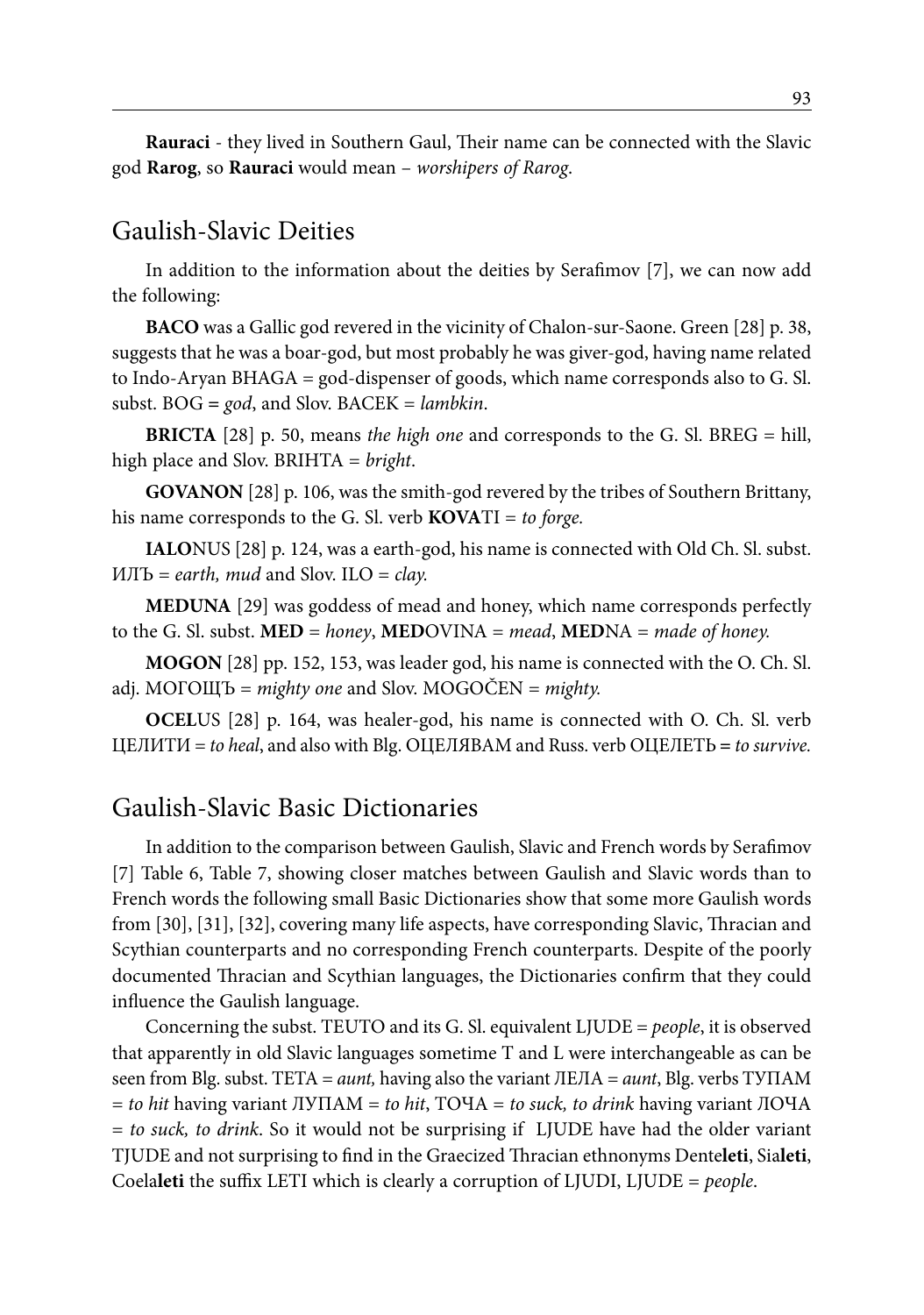|                | <b>GAULISH</b>            | <b>THRACIAN</b>         | <b>SLAVIC</b>                                                                         |
|----------------|---------------------------|-------------------------|---------------------------------------------------------------------------------------|
| 1              | <b>ACAMNO</b> rock        | <b>ACMON</b> stone      | KAMEN stone G. Sl.                                                                    |
| $\mathfrak{D}$ | AMBI around, both         | ABI both                | OBA both O. Ch. Sl.<br>OBA both Slov.                                                 |
| 3              | <b>BRIGA</b> hill         | BERG hill               | BEREG hill Russ. BREG slope, hill Slov.                                               |
| 4              | CAMBOS hill, slope        | KAPA hill, slope        | KOPA heap Gen. Sl.<br>KOPA hill Slov.                                                 |
| 5              | CATUS family              | KENTAS child            | ЧЯНДО <i>child</i> O. Ch. Sl.                                                         |
| 6              | DERVO tree                | DARU tree               | DEREVO tree Russ.<br>DREVO tree Slov.                                                 |
| 7              | DUMNO dark                | TIMA dark<br>DUMAS dark | TMA darkness Russ. ДЫМ smoke Russ.<br>TEMNO dark Slov.                                |
| 8              | DUNO dune, hill           | DUN dune                | DJUNA dune Blg.                                                                       |
| 9              | <b>MAROS</b> great        | <b>MAROS</b> great      | MEP <sub>b</sub> great O. Ch. Sl.                                                     |
| 10             | <b>MORE</b> sea           | MAR sea                 | MORE sea G. Sl. MORJE sea Slov.                                                       |
| 11             | NERTOS power,<br>strength | ANER man                | HEPE3 male animal Blg.<br>HECTIHAP male ritual dancer Blg.<br>NERESEC wild boar Slov. |
| 12             | TEUTO people              | TIUDE people            | LJUDE people G. Sl.<br>LJUDJE people Slov.                                            |
| 13             | VALO master               | <b>BALEN</b> master     | БЫЛІА master O. Blg.<br>VELJAK master Slov.                                           |
| 14             | VID to see                | VID to see              | ВИДЕТЬ to see Russ.<br>VID sight VIDETI to see Slov.                                  |

**Table 1**: Basic Dictionary – *Gaulish compared with Thracian and Slavic*

**Table 2**: Basic Dictionary – *Gaulish compared with Scythian and Slavic*

|                | <b>GAULISH</b>                   | <b>SCYTHIAN</b>    | <b>SLAVIC</b>                                                                          |
|----------------|----------------------------------|--------------------|----------------------------------------------------------------------------------------|
| 1              | <b>ARATRON</b> plough            | AREI ploughmen     | OPATI to plough O. Ch. Sl. ORATI to<br>plough Slov.                                    |
| 2              | BATU to fight                    | PATA, BITI to hit  | BITI to hit G. Sl., HATA I suffer Blg.                                                 |
| 3              | BACO god                         | BAGO god           | <b>BOG</b> God                                                                         |
| $\overline{4}$ | DEA woman                        | DA mother          | DOIKA wet-nurse G. Sl.<br>DEVA girl Slov.                                              |
| 5              | DUMNO dark                       | TEM dark           | TMA darkness Russ. ДЫМ smoke Russ.<br>TEMNO dark Slov.                                 |
| 6              | <b>MORE</b> sea                  | <b>MORI</b> sea    | MORE sea G. Sl.                                                                        |
| 7              | NERTOS power,<br>strength        | NARA male          | HEPE3 male animal Blg.<br>HECTMHAP male ritual dancer Blg.,<br>NERESEC wild boar Slov. |
| 8              | OUIRO man                        | OIOR man           | ФЬРТЪ <i>тап</i> О. Ch. Sl.                                                            |
| 9              | SECO to cut                      | <b>SAGARIS</b> axe | SEKIRA axe G. Sl.                                                                      |
| 10             | SULI sun                         | SAUL sun           | SOLNCE sun G. Sl.                                                                      |
| 11             | <b>UERAMUS</b> first.<br>supreme | ARIMA one          | AЛEMЪ <i>first</i> O. Blg.                                                             |
| 12             | (P)RITU ford                     | <b>BURT</b> ford   | BROD ford G.Sl., PLITEV ford Slov.                                                     |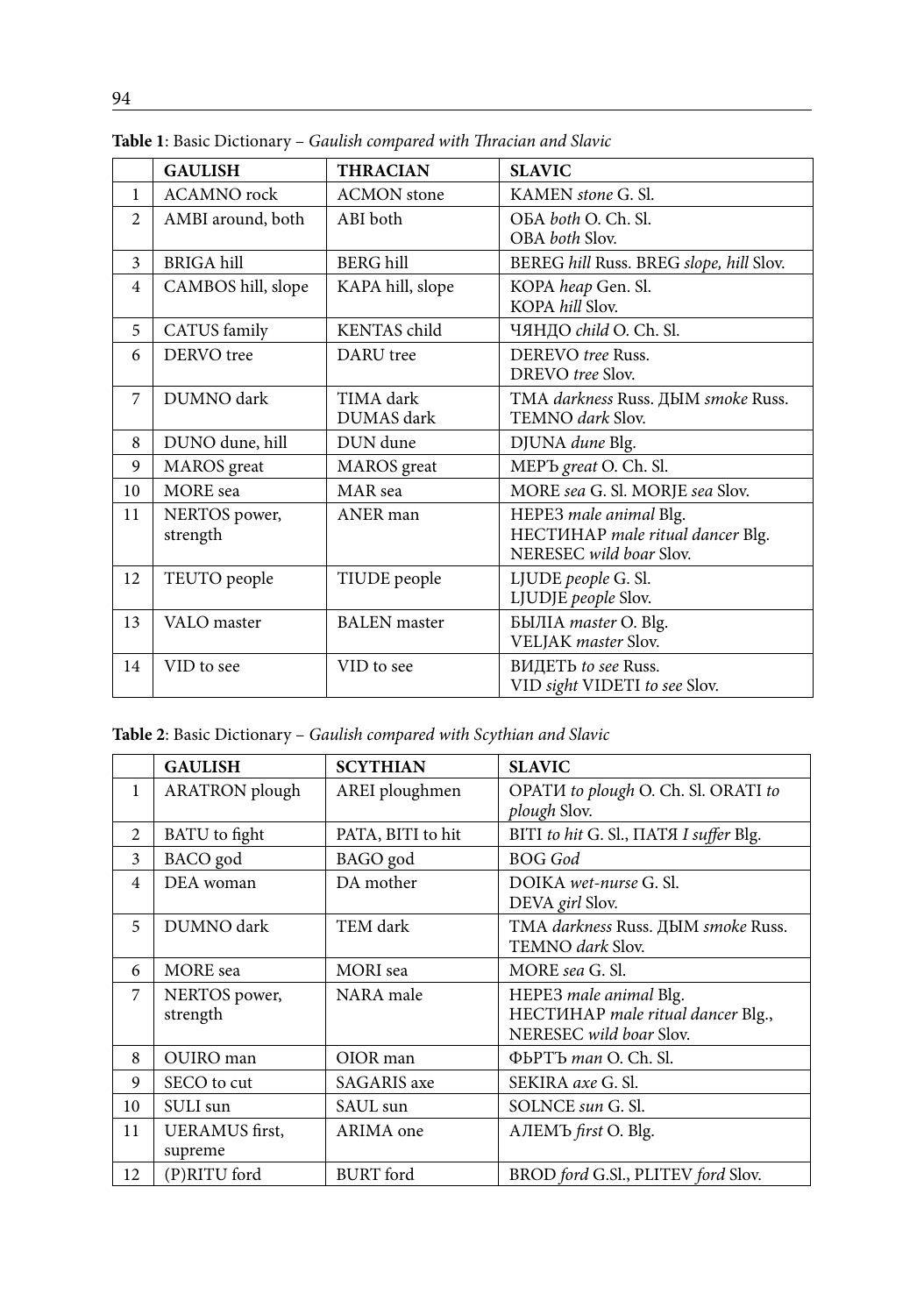Blg.: Bulgarian | O. Blg.: Old Bulgarian | G. Sl.: Generally Slavic Slov.: Slovenian  $\vert$  O. Ch. Sl.: Old Church Slavonic  $\vert$  Russ.: Russian subst.: substantive adj.: adjective adv.: adverb

## Forging, Breeding and Art style

**Table 3**: Abbreviations

According to the PCT [12] p. 48, the substantive RUDA = *metallic mineral*, present practically in all the Slavic languages and also as loanword in Latin as RUDE = *raw copper*, represents an exclusively Slavic semantic development from the PIE word for "red" and must be associated to the earliest metallurgy, which developed in the Slavic area. It is possible that some tribes that in the  $8<sup>th</sup> - 7<sup>th</sup>$  century BC settled the Gaul were tribes bearing the knowledge of the forging of iron, and they introduced in Gaul also the breed of horses and a new art style. These tribes could be of Thraco-Cimmerian origin [33] and their homeland from Neolithic times was Eastern Europe. According to Pyankov [34] one of the first who developed the forge of iron was the **Halybi** tribe**,** a Thracian tribe who settled in Central Bulgaria and Asia Minor. Evidently, the **Halybi** transferred their knowledge to many other people, and also to those who moved for settling the Gaul.

Moreover, Thraco-Cimmerians and Scythians were famous horsemen, and they could have contributed to introduce the breed of horses in Western Europe. The Gaulish word for horse is MARCA, which corresponds perfectly to Thracian word MARCA = *horse*. This word has a Slavic etymology, MARCA means simply *red one* – probably referred to the colour of the animals and it is related to the Blg. verb MORAVEYA = *I become red*, Blg. adj. MORAV = *red*. Further related words are the G. Sl. subst. MRAZ/MOROZ = *frost,* having original meaning = *redness,* and the Slov. subst. MRHA = *bad* or *wild horse.*

The art stile of Thraco-Cimmerians and Scythians was called animal style, because in all the depicted scenes, fighting or running animals were represented. One of the first examples of such style has been found in the Maikop burial from  $3<sup>rd</sup>$  millennium B.C. – Russia. That is about 2000 years before this style was established in Western Europe.

#### Genetic data

Recent genetic studies [35], [36] reject massive migrations in Europe in directions East – West and vice versa, but rather indicate spread of populations in directions South – North and vice versa, caused by the warming period after the last Ice Age and the cooling period in the 2nd millennium BC. This is in agreement with the PCT [12] and with the spread of agriculture settlements in Europe [37]. In the Alps region from the Bronze Age came only 7 % of new genes. Such small genetic change in this region [38] is in agreement with said spread of the agriculture settlements [39].

Special studies of ancient human bones show a high genetic connection between Etruscan, Veneti and present Slovenians, especially in bones 2400 years old from the North Adriatic Sea [39]. A similar connection also in bones from ancient Gaul remains to be investigated. At the moment, there is also no evidence of a genetic connection between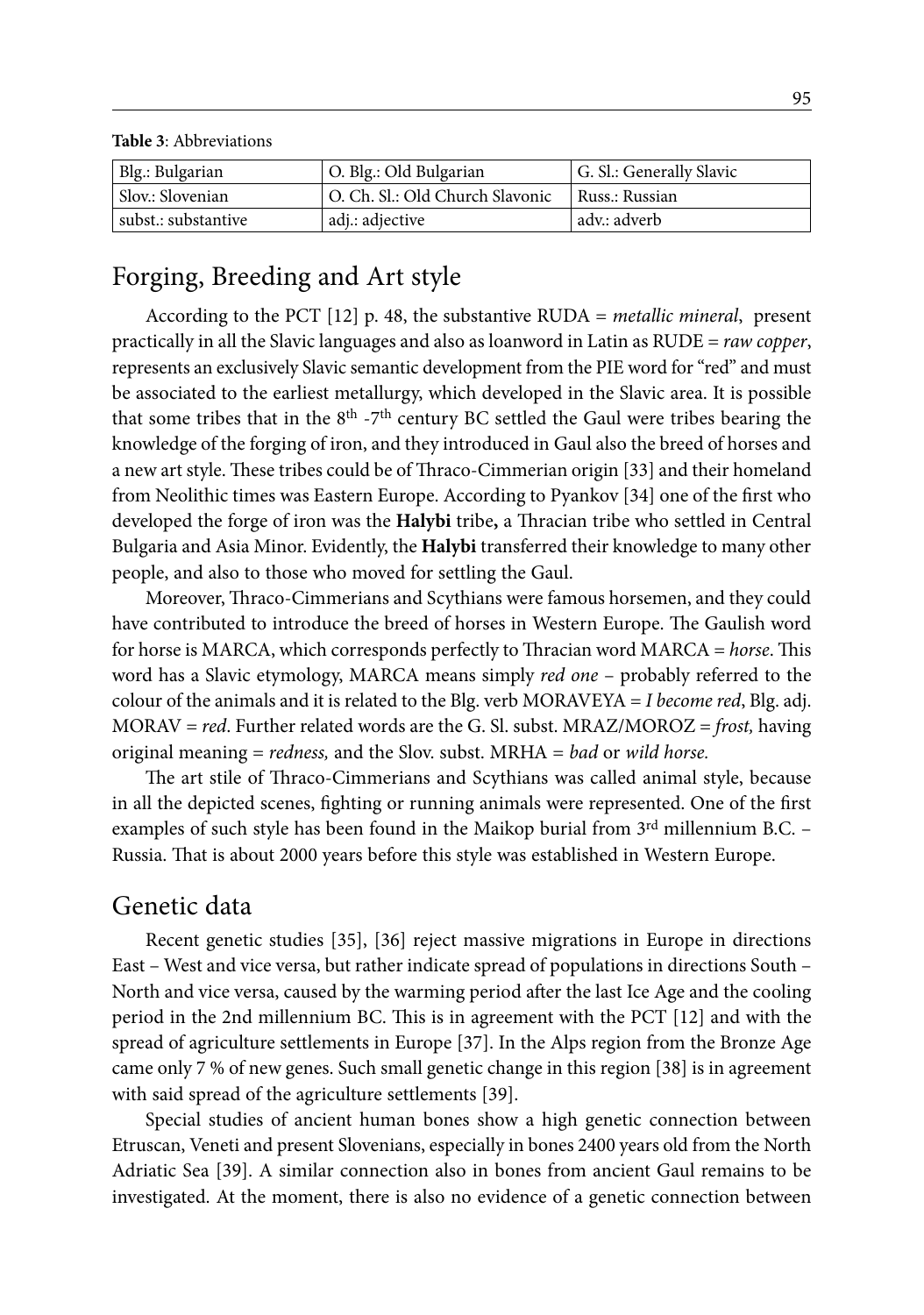Old Thracian, Scythians and Gauls, although Slavic cultural and religious influences in the ancient Gaul are evident.

#### Conclusion

Our analysis confirms that many elements of the Gaulish culture, before the Roman conquest, could originate in Eastern Europe. Especially meaningful are in this respect the matches between Slavic words and Gaulish toponyms, tribe and deities names. The scenario of the Gaulish-Slavic interrelations did not emerge till now because of the absurd assumption that Slavs were late incomers into Europe and, consequently, it was unnecessary to look for Gaulish-Slavic interrelations. We hope that the present work could initiate new researches on further different aspects of the interrelations between Gauls and Slavs.

### Acknowledgement

We want to thank prof. dr. A. Perdih and msc. V. Vodopivec for their pertinent comments and suggestions during the development of this paper.

### Bibliography

- *1. Gaulish language*, http://indoeuro.bizland.com/tree/celt/gaulish.html.
- 2. A. Ambrozic, Adieu to Brittany, Cythera Press, Toronto **1999**.
- 3. A. Ambrozic, Journey back to the Garumna, Cythera Press, Toronto **2000**.
- 4. A. Ambrozic, *Etymological Parallelism in Inscriptions, Tribal Names, Toponyms, Hydronyms, and Word Compounding from Ancient Gaul*, Proceedings of the 1st International Topical Conference, The Veneti within the ethno-genesis of the central-European population, Jutro, Ljubljana **2001**, pp. 131-149.
- 5. A. Ambrozic, Gordian Knot Unbound, Cythera Press, Toronto **2002**.
- 6. T. Grohar, *Sledovi Slovenščine v Franciji*, Proceedings of the 1st International Topical Conference, The Veneti within the ethno-genesis of the central-European population, Jutro, Ljubljana **2001**, p. 150.
- 7. P. Serafimov, *Celto-Slavic Similarities*, Proceedings of the 4th International Topical Conference, Ancient inhabitants of Europe, Jutro, Ljubljana **2006**, pp. 82-116.
- 8. V. Vodopivec, *Nekaj Galskih Napisov*, Proceedings of the 5th International Topical Conference, Origin of Europeans, Jutro, Ljubljana **2007**, pp. 155-175.
- 9. D. Kebe, *Zemljevidi antične Galije*, Proceedings of the International Workshop, Traces of European past, Jutro, Ljubljana **2003**, pp. 200-202.
- 10. D. Kebe, *Zemljevid iz VIII stoletja*, Vojno zgodovinski zbornik, **2008**, 31, p. 18.
- 11. P. Jandacek, L. Arko, *Linguistic connections between Basques and Slavs (Veneti) in Antiquity*, Proceedings of the 1<sup>st</sup> International Topical Conference The Veneti within the ethno-genesis of the central-European population, Jutro, Ljubljana **2001**, pp. 151-166.
- 12. M. Alinei, *Interdisciplinary and linguistic evidence for Palaeolithic continuity of Indo-European, Uralic and Altaic populations in Eurasia, with an excursus on Slavic ethno-genesis*, Expanded version of a paper read at the Conference Ancient Settlers in Europe, Kobarid 29-30 May **2003** – Forthcoming in "Quaderni di Semantica", 26, http://www.continuitas.com/intro.html.
- 13. G. Tsenov, *Praotechestvoto I praezika na Bulgarite,* Heliopol, Sofia **2005**, Г. Ценов, *Праотечествотоипраезика на българите*, Хелиопол, София **2005**.
- 14. P. Serafimov, *Sitovo Inscription*, Proceedings of the 4th International Topical Conference, Ancient inhabitant of Europe, Jutro, Ljubljana **2008**, pp. 196-202.